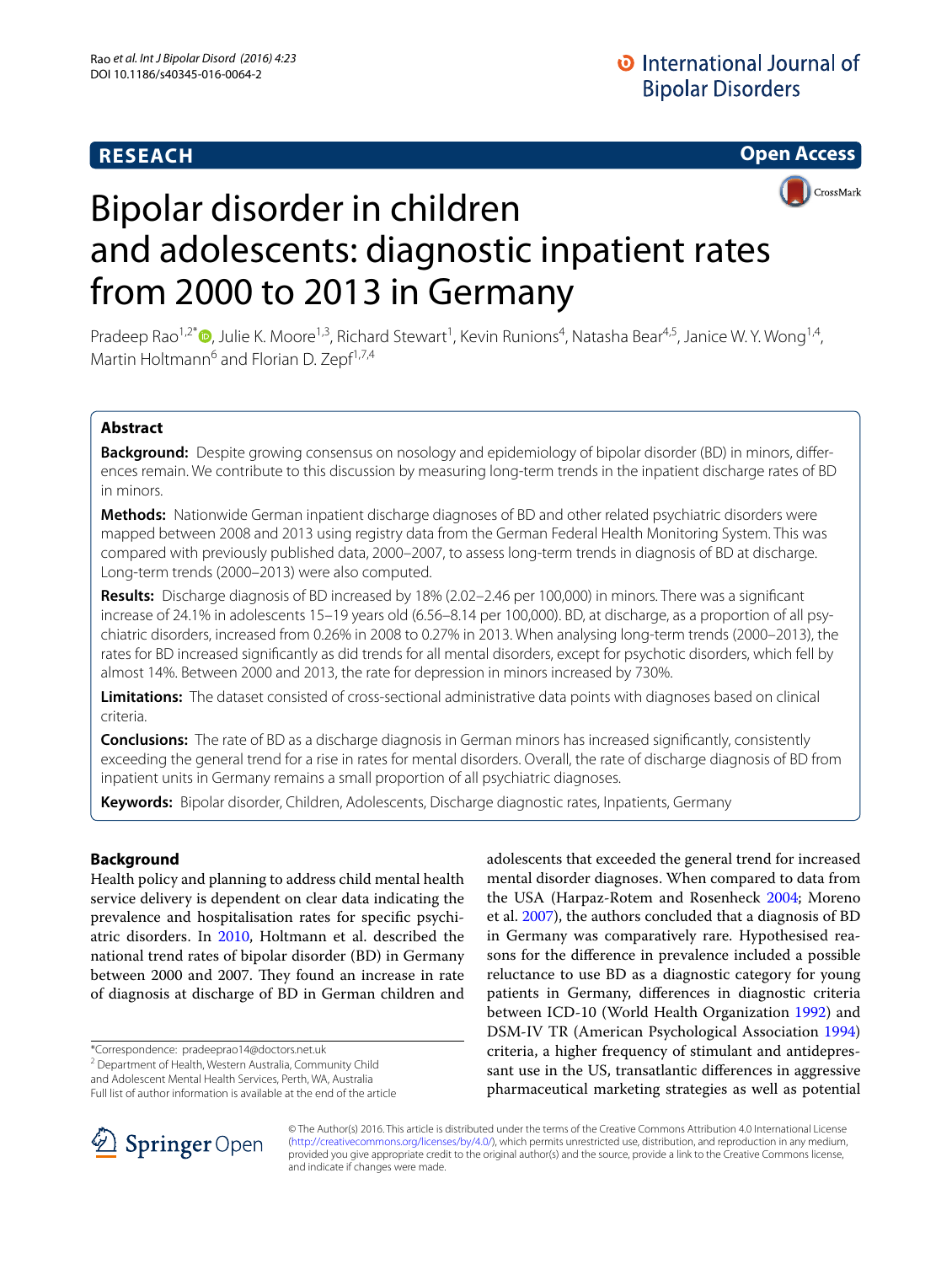'diagnostic up-coding' for reimbursement for diagnostic reasons.

The low prevalence of paediatric bipolar disorder (PBD) diagnoses also appears to be the case in other European countries. For instance, a survey conducted by the Office of National Statistics (Green [2005\)](#page-8-4) on common childhood mental disorders in the UK did not mention BD, mania or hypomania throughout the document. A review on an international perspective on BD in children and adolescents (Soutullo et al. [2005\)](#page-9-1) stated that considerable scepticism existed in Europe over the high prevalence of PBD in the US. The authors concluded that PBD was 'fairly rare' outside the US in epidemiological samples as well as inpatient samples. The authors hypothesised a relative lack of data, differences in diagnostic criteria, clinician bias towards other diagnoses such as hyperkinetic, conduct, depressive and personality disorders, possible over diagnosis in the US and/or a true higher prevalence of paediatric BD in the US as possible explanations. If rates would reflect a true prevalence, it could be possible that Europe has lagged behind the US in a secular trend. A recent meta-analysis (Van Meter et al. [2011\)](#page-9-2) suggests there is much less variation in international prevalence but the range of variation in the United States is shown to be high (0.1–6.7%) Notably, this meta-analysis included bipolar disorder subtypes and data from outpatient settings.

The age of onset of BD also significantly differs, with one study (Post et al. [2008\)](#page-8-5) detecting that 61% of US patients had their onset of BD prior to the age of 19 years compared to only 30% of European patients. The authors hypothesised an artefact of recruitment bias, healthcare availability and variations in interpretation of the same questions by patient or interviewer, amongst others, as potential reasons for this difference. When patient organisations were surveyed in Europe (Morselli et al. [2003](#page-8-6)), 33% patients with BD reported an onset before age 20 years.

Another interesting dimension is that of phenomenology of BD in children and adolescents. Geller (Geller and Luby [1997](#page-8-7)) reported that PBD presents as non-episodic and rapid cycling. Other authors (Leibenluft et al. [2003](#page-8-8)) have commented that DSM-IV requirements are excessively stringent and have proposed that 1–3 day episodes in juvenile mania as being acceptable for diagnosis. These authors also argue for permitting substitution of grandiosity for elation, and others (Akiskal et al. [2003](#page-8-9)) have proposed less stringent criteria for psychomotor acceleration. The concept of a rather 'broad BD phenotype' was proposed in 2000 (National Institute of Mental Health [2000](#page-8-10)) and from these discussions, other diagnostic categories such as severe mood dysregulation (SMD) and later disruptive mood dysregulation disorder (DMDD)

have been proposed, the latter being subsequently included in DSM 5 (American Psychological Association [2013](#page-8-11)).

Given the evolving discussion on the nosology of BD, we sought to extend the data presented in Holtmann et al.'s ([2010](#page-8-0)) paper on the rates of diagnosis of BD in children and adolescents who were discharged from inpatient settings in Germany. Here we aim to analyse the national trends in Germany of inpatient visits for the years 2000–2013 with a particular focus on the years 2008–2013, and which significantly exceeds the period covered by Holtmann et al. ([2010\)](#page-8-0). We then discuss these trends comparing them to trends for other diagnoses in this age group, and also discuss a possible 'diagnostic spill-over' (bringing forward BD diagnosis from adults to younger age groups) by analysing diagnostic categories in the 20–30 year age group. We explored the dataset in an attempt to answer the following questions: (1) What happened to the rates of discharge diagnoses for BD in the period 2008–2013 as well as in the period 2000–2013? (2) Is any change in the rate of discharge diagnoses for BD accompanied by changes in other psychiatric diagnoses during these periods (i.e. is there a diagnostic shift)? (3) Do the rates of discharge diagnoses for BD in adults also vary and is there any evidence of a 'diagnostic spillover' between age groups? These questions are similar as asked in the paper by Holtmann et al. ([2010\)](#page-8-0), but we ask these questions of a significantly expanded data set and in the context of diagnostic categories such as SMD and DMDD being discussed in the literature as part of a broader 'paediatric bipolar phenotype'. In this context, however, we clarify that these diagnostic categories (SMD, DMDD, etc.) do not form part of this dataset, and as such, are not included in our analyses as separate diagnostic categories.

## **Methods**

We examined the annual reports provided by the German Federal Monitoring System (Bohm and Taubmann [2004](#page-8-12)) from 2008 to 2013. This is an annual compilation of inpatient discharge diagnoses, using ICD-10 (World Health Organization [1992\)](#page-9-0) criteria, from every hospital (excluding forensic/police hospitals) in Germany. The data are pooled at the national level and are publicly available online ([https://www.destatis.de/GPStatistik/](https://www.destatis.de/GPStatistik/receive/DESerie_serie_00000344%3flist) [receive/DESerie\\_serie\\_00000344?list\)](https://www.destatis.de/GPStatistik/receive/DESerie_serie_00000344%3flist).

The methodology is identical to that of Holtmann et al. ([2010](#page-8-0)). We examined diagnostic discharge rates for BD between 2008 and 2013. We report rates per 100,000 for each age group for the following disorders: (1) BD—Here we report rates of discharge diagnoses for children <15 years old, adolescents 15–19 years and the overall rates in minors 0–19 years old. We also report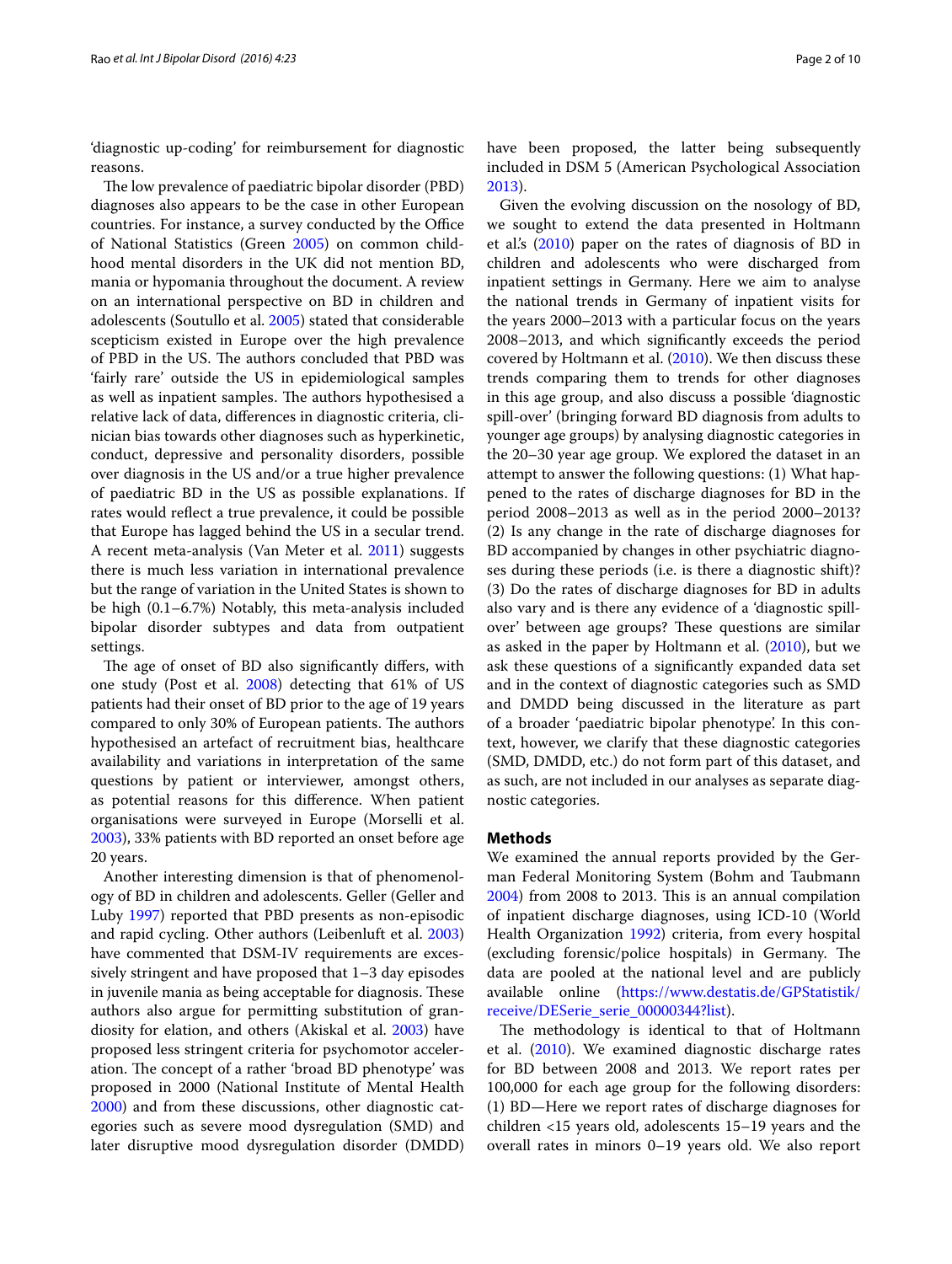rates for young adults 20–30 years and for adults above 30 years old. (2) For other psychiatric disorders that maybe related to BD, we report rates per 100,000 for minors 0–19 years old. These disorders are the same as the ones reported by Holtmann et al. ([2010](#page-8-0)) and include substance-related disorders (F10–F19), psychotic disorders (F20–F29), depressive disorders (F32), neurotic, stress-related and somatoform disorders (F40–F48), specific personality disorders (F60), hyperkinetic disorders (F90), conduct disorders (F92), mixed disorders of conduct and emotions (F92) and all mental disorders (F00–F99). The rates per 100,000 were calculated based on population estimates obtained from the Federal Statistical Office ([https://www.destatis.de/EN/FactsFig](https://www.destatis.de/EN/FactsFigures/SocietyState/Population/Population.html)[ures/SocietyState/Population/Population.html\)](https://www.destatis.de/EN/FactsFigures/SocietyState/Population/Population.html). In the year 2008, the population for minors  $(0-19$  years) was 15,618,736 declining to 14,636,440 by 2013.

Comparisons for 2008 vs 2013 and 2000 vs 2013 were made using odds ratios and their 95% confidence intervals. Statistically significant findings were indicated if the 95% confidence interval did not include the value 1.00. For each discharge psychiatric diagnosis, we computed the proportion of each discharge psychiatric diagnosis as a proportion of all psychiatric diagnoses on discharge in this time period. We mapped long-term trends (2000– 2013) in the discharge rates of BD in different age groups, other psychiatric diagnoses in minors as well as proportions of specific psychiatric diagnoses in minors during this overall 14-year period. The level of statistical significance was set and kept at *p* < 0.05. All data were analysed using Stata version 12.1 (College Station, TX: StataCorp LP).

## **Results**

From 2008 to 2013, there was an 18.3% increase in psychiatric hospital admissions in children and adolescents aged up to 19 years (from 750 to 887 per 100,000), and a 6.5% increase in the mean length of stay (from 18.5 to 19.7 days) resulting in a 17.9% increase in the number of bed-days from about 2.17 million to about 2.56 million. Population figures and the absolute number of inpatient admissions for BD in individuals aged 19 years and under are shown in Table [1.](#page-2-0)

In minors less than 15 years of age, the rate of discharge diagnoses for BD showed a non-significant increase from 0.2 to 0.3 per 100,000 (increase of 50%). In the older age groups, the increase was 24.1% in the 15–19 year olds (from 6.56 to 8.14 per 100,000), 34.4% in the 20–30 year olds (from 14.12 to 18.98 per 100,000) and 19.5% in those over 30 (from 33.17 to 39.63 per 100,000). None of these were statistically significant (Fig. [1](#page-3-0)).

The increase in hospitalisations for all mental disorders in children and adolescents was linear, but the increase in hospitalisations for BD was fluctuant in absolute numbers but increasing when calculated per 100,000. Notably, the absolute population of children and adolescents showed a linear decline by 6.3% between 2008 and 2013. Also, of note, in 2012, one child under the age of 1 year was recorded as having a diagnosis of BD.

During this interval, increases in admissions per 100,000 individuals up to 19 years were observed for the following ICD-10 discharge diagnoses (in descending order): depressive disorders (F32; 133.6%); neurotic, stress-related and somatoform disorders (F40–48; 22.3%); mixed disorders of conduct and emotions (F92; 8.7%); psychotic disorders (F20–29; 6.5%) and substance-related disorders (F10–19; 1.6%). Decreases in admissions per 100,000 for the same age group were observed for the following diagnoses (in descending order of decline): hyperkinetic disorders (F90; 8.1%), conduct disorders (F91; 2.1%) and personality disorders (F60; 0.6%) (Table [2\)](#page-4-0).

We then compared data from 2000 (when the database was first established) with data from 2013. There was a significant increase in the rate of discharge diagnoses of BD in children less than 15 years of age (0.14–0.3, an increase of over 214%). In the older age groups, there were significant increases across all age groups in the rates of BD as a discharge diagnosis in this period (15– 19 years increased by 211%, 20–30 years increased by 211% and >30 years increased by 178%) (Fig. [2\)](#page-5-0).

The figure shows the trends in the rates (per 100,000) for selected ICD-10 disorders as discharge diagnoses in children and adolescents (0–19 years) from 2000 to 2013.

<span id="page-2-0"></span>**Table 1 Population figures and diagnosis at discharge (absolute numbers) for ICD-10 defined bipolar disorder for individuals 19 years of age and younger in Germany from 2008 to 2013**

|                                   | 2008   | 2009   | 2010   | 2011            | 2012   | 2013   |
|-----------------------------------|--------|--------|--------|-----------------|--------|--------|
| Population (million): 0-19 years  | 15.619 | 15.339 | 15.081 | 14.801          | 14.660 | 14.636 |
| BD diagnosed at discharge (years) |        |        |        |                 |        |        |
| <15                               | 22     | 26     | 29     | 26              | 27     | 32     |
| $15 - 19$                         | 294    | 282    | 314    | 31 <sup>2</sup> | 343    | 328    |
| $0 - 19$                          | 316    | 308    | 343    | 337             | 370    | 360    |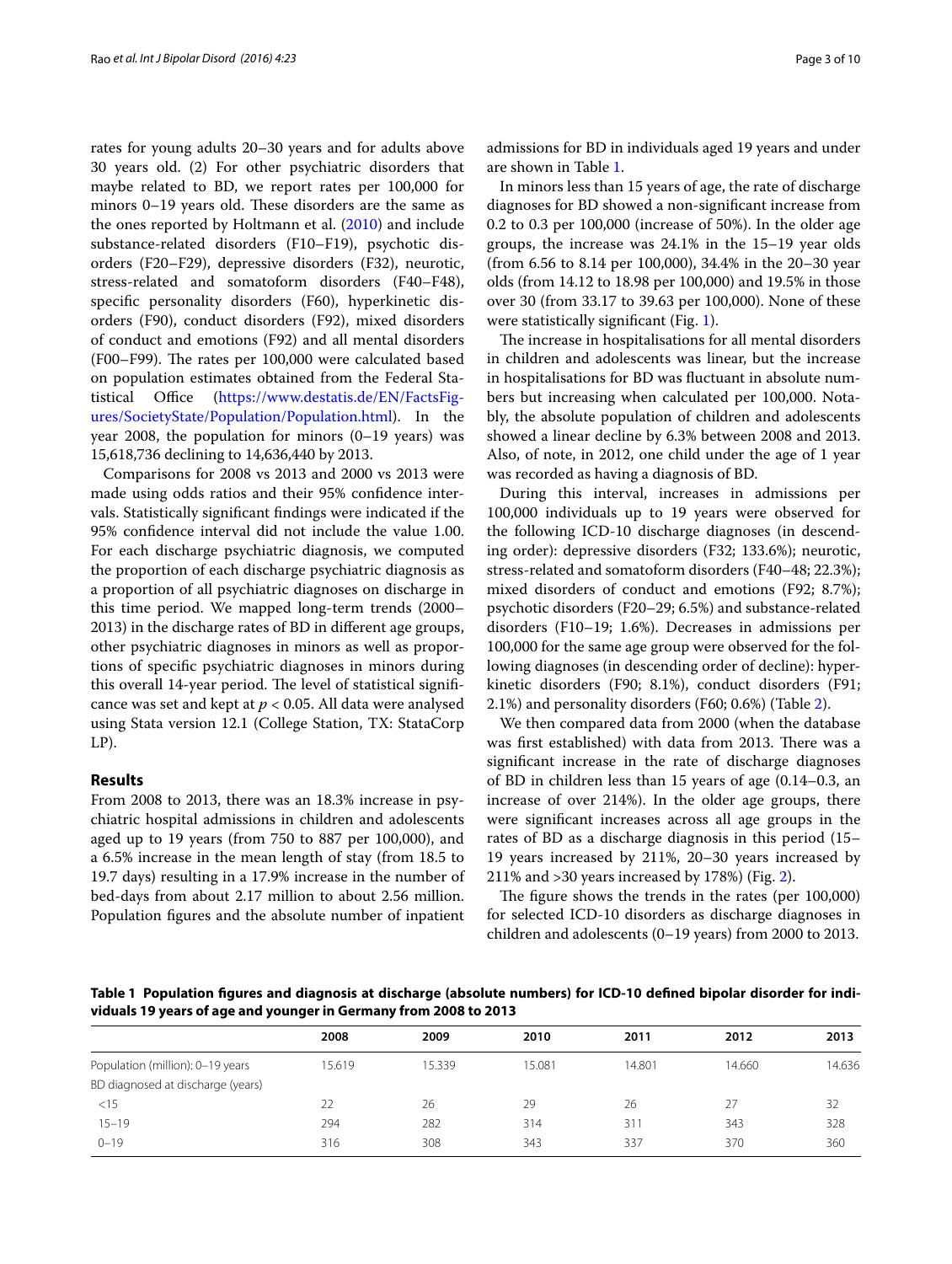

<span id="page-3-0"></span>There was an increase in hospitalisation for all categories of mental disorders, with the exception of psychotic disorders, per 100,000, in the period between 2000 and 2013 in the 0–19 age group. In descending order of percentage increase, these were depressive disorders (832%), hyperkinetic disorders (214%), neurotic, stress-related and somatoform disorders (179%), mixed disorders of conduct and emotions (173%), substance-related disorders (168%), personality disorders (137%) and conduct disorders (114%). Interestingly, the rate for psychotic disorders, as a discharge diagnosis, declined by 14% over this period.

The proportion of BD-related discharges in relation to all discharges with mental disorder in children and adolescents up to 19 years increased slightly from 0.26% in 2008 to 0.27% in 2013. Incidentally, this proportion (0.27%) was the same as that in 2007. The proportions of discharges for substance-related disorders, psychotic disorders, personality disorders, hyperkinetic disorders, conduct disorders, and mixed disorders of conduct and emotions in relation to discharges for all mental disorders decreased over the observed period. The proportion of discharge diagnosis of depression increased (5.95–11.78%) as did, marginally, that of neurotic disorders (19.14–19.79%). The proportion of other psychiatric diagnoses marginally increased from 21 to 21.88%.

Interestingly, although the rate of discharge for children with BD less than 19 years old increased significantly between 2000 and 2013, the proportion of BD-related discharges in relation to all mental disorders increased from 0.22 to 0.27.

In adults, BD accounted for 2.19% of all psychiatrically related discharges in 2013; the most frequent psychiatric diagnoses were substance-related disorders (37.26%), psychotic disorders (12.14%), neurotic, stress-related disorders (12.14%) and depressive disorders (10.21%). Rates of specific psychiatric disorders as a proportion of the total psychiatrically related discharges are summarised in Table [3](#page-5-1) (Fig. [3\)](#page-6-0).

## **Discussion**

Between the years 2008 and 2013, there was an increase in the rates of discharge diagnosis for BD (22%) in the 0–19 age group, which exceeded the general trend of rise in discharges for other mental disorders (18.2%). Holtmann et al. ([2010\)](#page-8-0) found a similar trend between 2000 and 2007. We found that the increased rate occurred both in children (<15 years) and in adolescents (15–19 years), although the rise was statistically non-significant in children. The overall trend from 2000 to 2013, however, shows a significant increase in rates of discharge in both children and adolescents for BD. A recent Danish study (Kessing et al. [2014](#page-8-13)) has also reported an increase (doubling of the rate) in diagnosis of BD in the <19 year age group. This study evaluated nationwide registers of all inpatient as well as outpatient contacts at psychiatric hospitals. The median age at index diagnosis was around 17 years (range 16–18 years) suggesting that the diagnosis was more likely in adolescents.

A recent meta-analysis (Van Meter et al. [2011\)](#page-9-2) of twelve studies (6 US, 6 non-US) showed that the overall rate of BD was 1.8% (range 1.1–3.0%), and that there were no significant differences in the mean rates between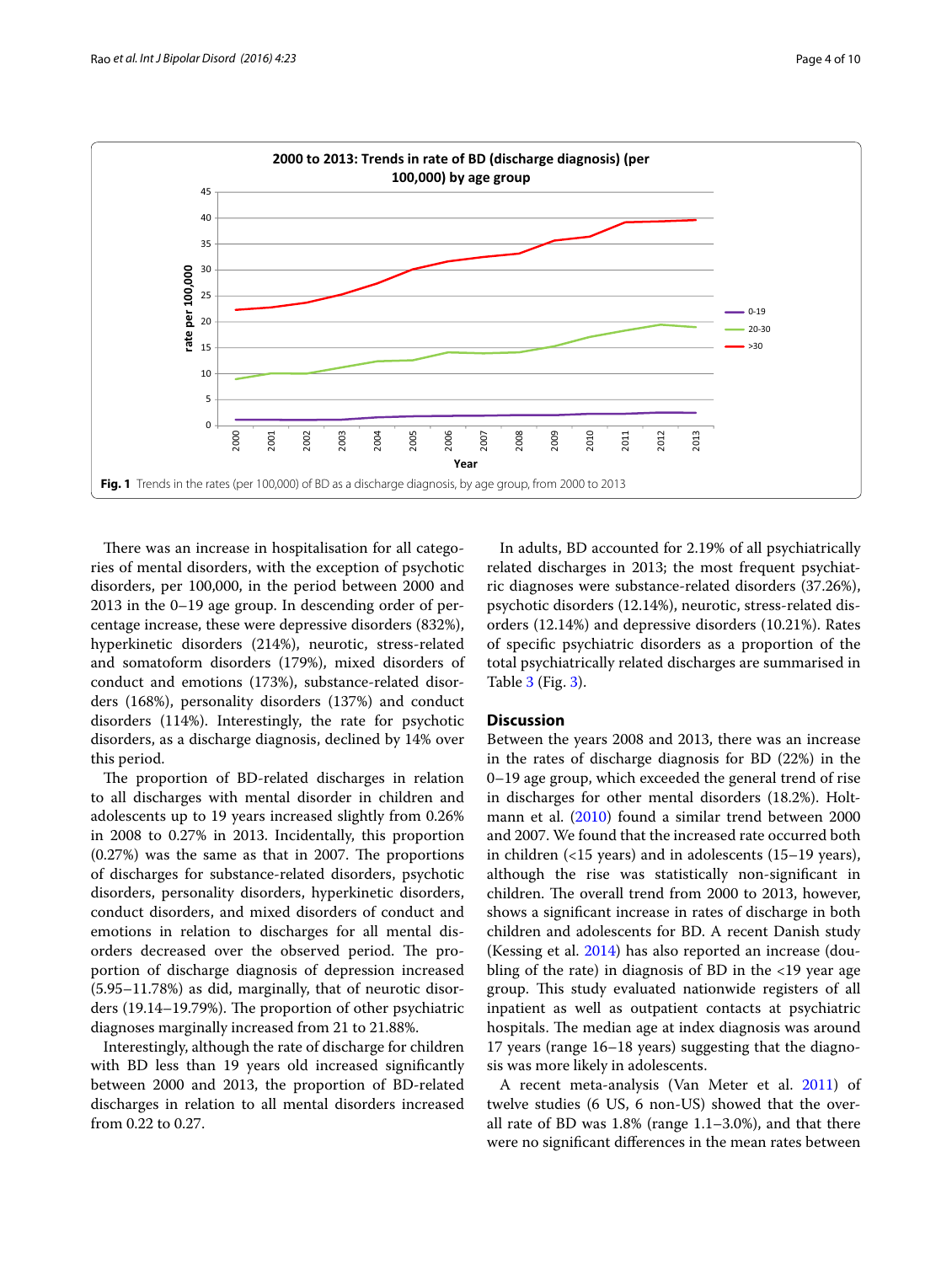<span id="page-4-0"></span>

|                                                         | Age            | 2000(1) | 2008   | 2009   | 2010            | 2011   | 2012   | 2013             | OR (95% CI) 2013 vs 2008 | OR (95% CI) 2013 vs 2000  |
|---------------------------------------------------------|----------------|---------|--------|--------|-----------------|--------|--------|------------------|--------------------------|---------------------------|
| Bipolar disorder (F31)                                  | $\frac{5}{10}$ | 0.14    |        | 0.23   | 0.27            | 0.24   | 0.25   | $0.\overline{3}$ | 1.53 (0.89-2.61)         | $2.03(1.59-3.55)$ *       |
|                                                         | $15 - 19$      | 3.85    | 6.56   | 6.53   | 7.58            | 7.72   | 8.55   | 8.14             | $1.24(1.06 - 1.45)*$     | $2.11(1.76 - 2.53)$ **    |
|                                                         | $0 - 19$       | 1.13    | 2.02   |        | 2.27            | 2.28   | 2.52   | 2.46             | $1.22(1.05 - 1.41)*$     | $2.17(1.83 - 2.58)$ **    |
|                                                         | $20 - 30$      | 8.95    | 14.12  | 15.3   | 17.09           | 18.33  | 19.46  | 18.98            | $.34(1.26 - 1.44)$ **    | $2.12(1.96 - 2.29)$ **    |
|                                                         | >30            | 22.31   | 33.17  | 35.68  | 36.44           | 39.2   | 39.38  | 39.63            | $1.19(1.17 - 1.22)$ **   | $1.78(1.74 - 1.82)$ **    |
| Substance-related disorders (F10-19)                    | $0 - 19$       | 133.44  | 220.52 | 225.82 | 226.87          | 236.92 | 243.94 | 224.02           | $1.02(1.00 - 1.03)*$     | $1.68(1.65 - 1.71)$ **    |
| Psychotic disorders (F20-29)                            | $0 - 19$       | 26.02   | 21.12  | 20.67  | 20.99           | 21.36  | 21.87  | 22.49            | $.07(1.01 - 1.12)^*$     | $0.86(0.83 - 0.90)$ **    |
| Depressive disorders (F32)                              | $0 - 19$       | 12.55   | 44.68  | 50.05  | 65.57           | 75.31  | 86.38  | 104.39           | $2.34(2.28-2.41)$ **     | $8.34(7.97 - 8.72)$ **    |
| Neurotic, stress-related, somatoform disorders (F40-48) | $0 - 19$       | 98.19   | 143.6  | 146.75 | 159.25          | 163.24 | 172.81 | 175.58           | $1.22(1.20 - 1.25)$ **   | $14.15(13.55 - 14.79)$ ** |
| Personality disorders (F60)                             | $0 - 19$       | 20.75   | 28.68  | 29.47  | 28.7            | 26.87  | 28.67  | 28.5             | 0.99 (0.95-1.04)         | $1.37(1.31 - 1.44)$ **    |
| Hyperkinetic disorders (F90)                            | $0 - 19$       | 20.97   | 46.86  | 47.13  | 45.92           | 46.76  | 47.97  | 44.89            | 0.98 (0.95-1.01)         | $2.30(2.21 - 2.40)$ **    |
| Conduct disorders (F91)                                 | $0 - 19$       | 23.20   | 27.1   | 28.03  | 28.82           | 29.04  | 28.79  | 26.52            | 0.98 (0.94-1.02)         | $1.14(0.1 - 0.0)$ **      |
| Mixed disorder of conduct and emotions (F92)            | $0 - 19$       | 36.75   | 58.33  | 61.68  | 62.9            | 65.12  | 66.49  | 63.4             | $.09(1.06 - 1.12)$ **    | $1.73(1.67 - 1.78)$ **    |
| All mental disorders (F00-99)                           | $0 - 19$       | 511     | 750    | 771    | $\frac{814}{5}$ | 847    | 886    | 887              | $1.18(1.18-1.19)$ **     | $1.74(1.73 - 1.76)$ **    |
| $* p < 0.05$                                            |                |         |        |        |                 |        |        |                  |                          |                           |
| P < 0.001                                               |                |         |        |        |                 |        |        |                  |                          |                           |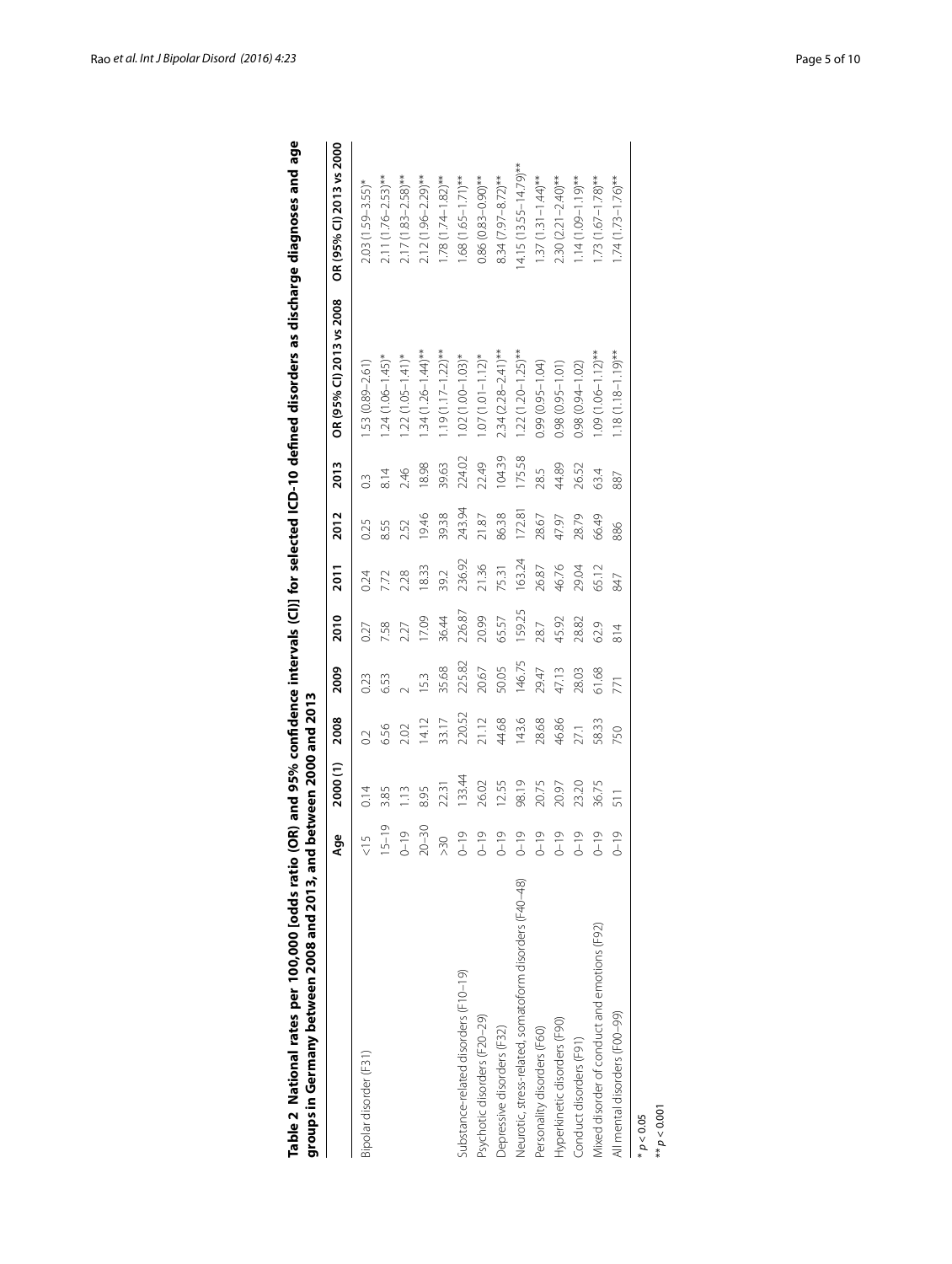

<span id="page-5-1"></span><span id="page-5-0"></span>

| Table 3 Specific psychiatric disorders (ICD-10) as a proportion (%) of the total of psychiatrically related discharges |  |
|------------------------------------------------------------------------------------------------------------------------|--|
| of children and adolescents (less than 19 years of age) between 2008 and 2013, and adults in the year 2013 in Germany  |  |

|                                                            |       | <b>Children and adolescents</b> |       |       |       |       | <b>Adults</b> |
|------------------------------------------------------------|-------|---------------------------------|-------|-------|-------|-------|---------------|
|                                                            | 2008  | 2009                            | 2010  | 2011  | 2012  | 2013  | 2013          |
| Bipolar disorder (F31)                                     | 0.26  | 0.26                            | 0.27  | 0.26  | 0.28  | 0.27  | 2.19          |
| Substance-related disorders (F10-19)                       | 29.4  | 29.27                           | 27.87 | 27.97 | 27.54 | 25.25 | 37.26         |
| Psychotic disorders (F20-29)                               | 2.81  | 2.67                            | 2.58  | 2.52  | 2.46  | 2.53  | 12.14         |
| Depressive disorders (F32)                                 | 5.95  | 6.48                            | 8.05  | 8.89  | 9.75  | 11.78 | 10.21         |
| Neurotic, stress-related and somatoform disorders (F40-48) | 19.14 | 19.02                           | 19.56 | 19.27 | 19.51 | 19.79 | 12.14         |
| Personality disorders (F60)                                | 3.82  | 3.82                            | 3.52  | 3.17  | 3.23  | 3.21  | 2.47          |
| Hyperkinetic disorders (F90)                               | 6.24  | 6.1                             | 5.64  | 5.52  | 5.41  | 5.17  | 0.05          |
| Conduct disorders (F91)                                    | 3.61  | 3.63                            | 3.54  | 3.42  | 3.25  | 2.98  | 0.01          |
| Conduct and emotional disorder, combined (F92)             | 7.77  | 7.99                            | 7.72  | 7.68  | 7.5   | 7.14  | 0.01          |
| Other psychiatric disorders                                | 21    | 20.76                           | 21.25 | 21.3  | 21.07 | 21.88 | 23.52         |
| All mental disorders (F00-99)                              | 100   | 100                             | 100   | 100   | 100   | 100   | 100           |

US and non-US studies. Here we report a significantly lower (but increasing) rate (2.46 per 100,000 in 2013) of discharges from hospital but we have not included outpatient settings as these data were not available in our dataset. Another significant difference is the inclusion of BD subtypes in some of these studies, whereas our data only included Bipolar Type I (F31, ICD-10). Our results show that the overall rate of discharge with BD as a diagnosis is rather low in Germany but shows an increasing trend over a 14-year period.

The rate of admissions for BD in the older age groups also showed significant increases (20–30 years increased by 34% and >30 years increased by 19%). This increase was noted in both the 2008–2013 period as well as the overall 2000–2013 period. Therefore, similar to Holt-mann et al. [\(2010\)](#page-8-0), we have not found evidence of a diagnostic 'spill-over', although we have the same limitation of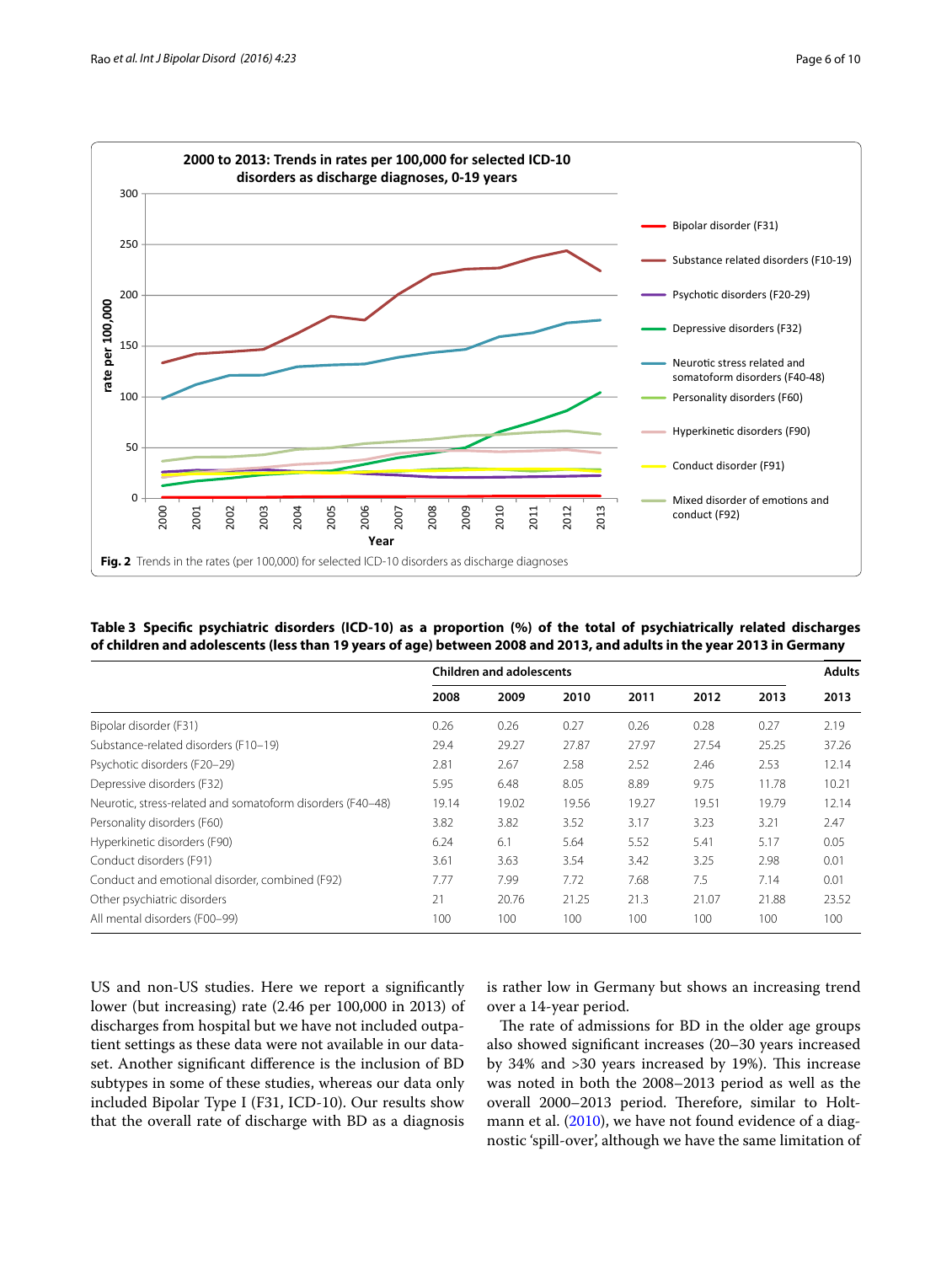

<span id="page-6-0"></span>lacking patient identifiers, thereby limiting longitudinal follow-up that would be necessary to distinguish between new onset BD in young adults versus continuation of a disorder beginning in childhood or adolescence. Table [2](#page-4-0) shows that rates for most other disorders increased significantly except for personality disorders, conduct disorders and hyperkinetic disorders, which remained relatively stable.

Interestingly, when analysing the long-term trends (2000–2013), the rates of admission for all other mental disorders increased significantly except for the rates of psychotic disorders, which fell by almost 14% in this period. One possible reason could be a reverse diagnostic 'spill-over' where minors previously diagnosed with psychotic disorders were being given a diagnosis of BD. Notably, BD as a proportion of all psychiatrically related discharges increased from 0.22 to 0.27% in this period. Equally however, psychotic disorders could also have been replaced by other disorders such as substancerelated disorders which have also shown a significant increase in this period and therefore, from this dataset, one cannot reasonably infer the reverse diagnostic spill-over phenomenon. Another possibility could be an increase in the quality and number of community-based early intervention treatments for psychotic disorders in recent times. However, at this stage, such assumptions remain speculative, and further research on the long-term trends for rates of psychotic disorders and aetiological factors is needed, which is beyond the scope of this paper.

A diagnostic "up-coding" to counteract assumed changes of the German insurance companies' reimbursement policies seems an unlikely explanation for the observed changes, since one of the most severe diagnostic categories, i.e. psychotic disorders, was diagnosed less often. It is important to note that based on the current data, it is not possible to conclude that there actually was an increase in the prevalence of BD as a diagnosis in Germany in the index period.

It may be hypothesised that the increase in hospitalisation rates for mental disorders from 2008 to 2013 is related to rising inpatient capacity in terms of available beds in the same time period. Of note, there was a steep reduction in available inpatient treatment capacity (=available beds) for child and adolescent psychiatry in Germany from the 1990s (8.316 beds per 100,000 population in 1991 to 5.7 beds per 100,000 population in 2003 and further declining) (Salize et al. [2007\)](#page-8-14). Inpatient capacity increased from 5.168 beds per 100,000 in 2008 to 5.941 beds per 100,000 in 2013 (an increase of 15%). A concomitant slight increase occurred in adult inpatient beds (from 53.061 to 54.433 beds per 100,000 population, an increase of 2.6%) (Statistisches Bundesamt [2013](#page-9-3)). It remains speculative as to how far the rise in inpatient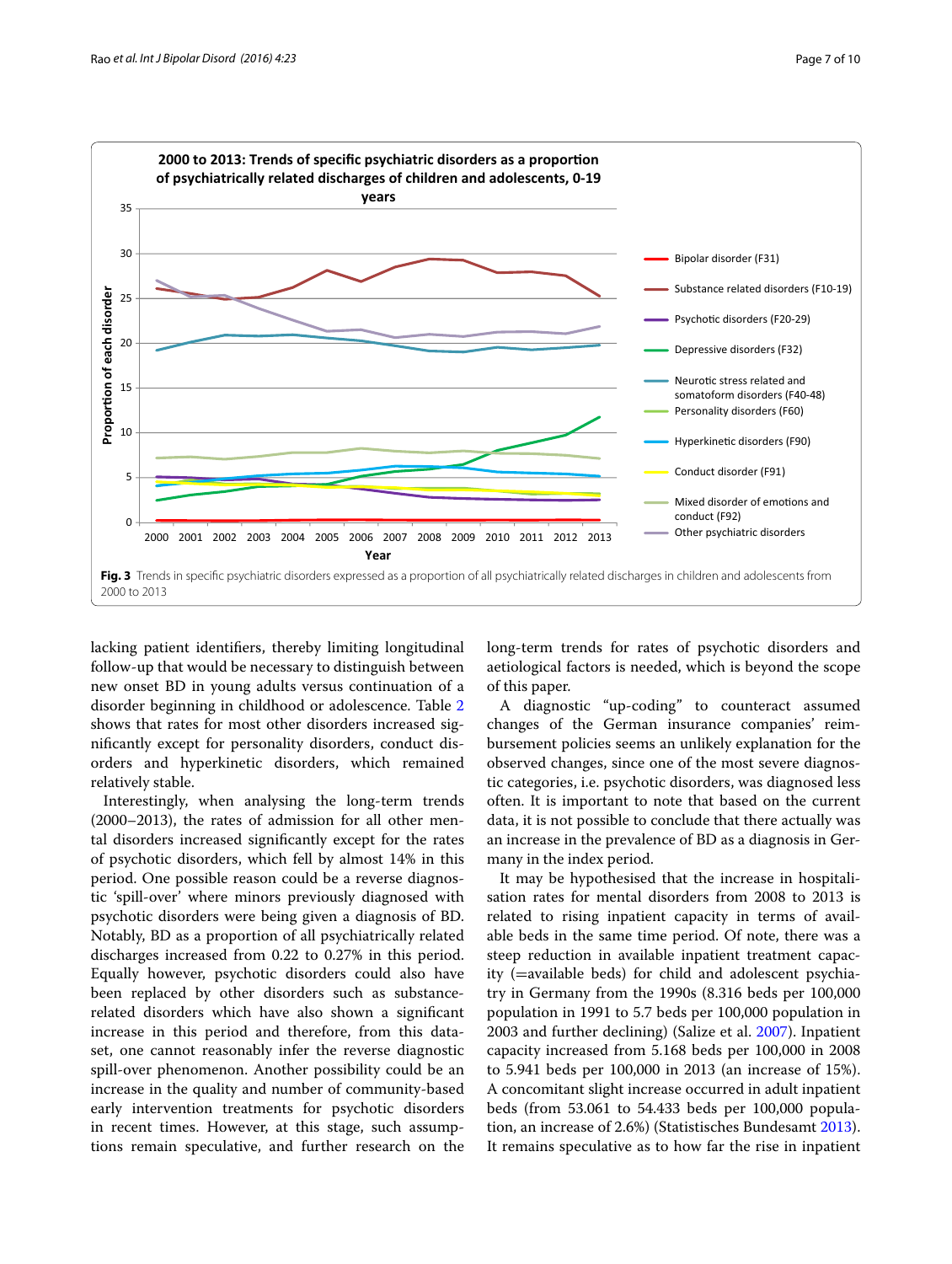capacity could have resulted in an increased demand for psychiatric treatment. However, the higher availability of beds does not explain the observed differential rise in the different diagnostic categories of severe mental disorders.

A further interesting and noticeable trend is the 730% increase in the diagnosis of depression at discharge in minors. A detailed analysis of potential reasons is beyond the scope of this paper, but different factors related to this phenomenon need to be taken into consideration such as changes in prevalence of depressive disorders in minors, as well as increased awareness of such disorders which may lead families to seek professional help. One review (Hidaka [2012](#page-8-15)) identified the issue of possible increase in prevalence of depression (across age ranges) and also discussed potential aetiological factors. It is noteworthy that research in this area is not consistent and that a meta-analysis (Costello et al. [2006](#page-8-16)) in the last decade that included 26 studies from various countries did not find an increased prevalence of child and adolescent depression over 30 years. A potential area for future research could be mapping the trends identified in this paper against sociodemographic factors (and other potential aetiological factors) in Germany over this period. While this study sought to understand trends in the diagnosis of BD in minors, the two examples above highlight some interesting trends in other disorders and a future study could evaluate rates of diagnosis at discharge of other common disorders.

Although the current dataset is unable to test for this hypothesis, the 'broad phenotype' of BD highlights an important issue that could be the focus of future research when analysing differences in diagnostic rates of BD. Irritability and anger are symptoms that have been debated for over a decade and there have been varying conclusions from previous research that have been summarised by Leibenluft ([2011](#page-8-17)). Mood instability and irritability (including anger) where young people present with hyperarousal and non-episodic irritability without the classic well-demarcated periods of elevated or irritable mood that is considered characteristic of BD have been sought to be captured under a category known as severe mood dysregulation (SMD). From research on this proposed category came the diagnostic category entitled disruptive mood dysregulation disorder (DMDD), which has now been included in DSM-5 (American Psychological Association [2013\)](#page-8-11) as a distinct disorder under the category of mood disorders. This approach has since been criticised by the World Health Organisation (WHO) task force (Lochman et al. [2015](#page-8-18)), mainly due to the research on SMD being in its early days, mostly focussed in the USA, and the adaptation to DMDD without adequate peer-reviewed research and limited support for DMDD in field trials. Moreover, concerns have been expressed that DMDD would, in fact, add to the diagnostic confusion rather than alleviate it. Another suggestion (Runions [2015](#page-8-19)) is separating the constructs of oppositional defiant disorder (ODD) (into irritability and non-compliance/ oppositional behaviours) so that the issue of 'irritability' is examined across the spectrum of BD, SMD/DMDD and ODD.

While there is growing consensus that chronic non-episodic irritability does not constitute BD (Grimmer [2014](#page-8-20)), it could be argued that the above constellation of symptoms results in severe impairments that, in the absence of appropriate diagnostic labels, suffer from lack of treatment. Possibly, clinicians use BD, as a diagnosis, to support access for this group of young people to the mental health system. We acknowledge that the current dataset is unable to test for this hypothesis, as the diagnostic categories of DMDD/SMD are not included in these data.

#### **Limitations**

Similar to Holtmann et al. [\(2010\)](#page-8-0), the dataset consists of administrative rather than clinical data points and it is not possible to separate dual/multiple diagnoses in patients. The reported diagnoses are not made using standardised tools and we are reliant upon the treating physician using the ICD-10 (World Health Organization [1992](#page-9-0)) in an empirical manner. The data were not originally collected for research purposes and therefore reliability and validity are unknown. As the data obtained are cross-sectional, we have no way of ascertaining any changes of diagnosis in individual clients over time, or indeed, any co-morbidity. We are, therefore, also unable to account for multiple admissions for the same individual as the data are 'sterile' with no patient identifiers. The rates calculated are for discharges from inpatient units only and do not include outpatient rates of diagnoses, which is an important limitation.

However, we have been able to compare our data with Holtmann et al. [\(2010](#page-8-0)) using a like dataset and have been able to evaluate long-term (14 years) trends in inpatient admission diagnostic rates. This, along with the availability of data publicly, allows for verification of the results and can be considered as strengths of the study. It is also noteworthy that the dataset is complete with no identified missing values, which again is a particular strength of the study.

## **Conclusions**

The rate of BD as a discharge diagnosis in children and adolescents in Germany has increased significantly over a 14-year period, consistently exceeding the general trend for a rise in discharges for mental disorders over a period of 14 years. However, the rate of rise is modest and BD is still only a small proportion of all mental disorder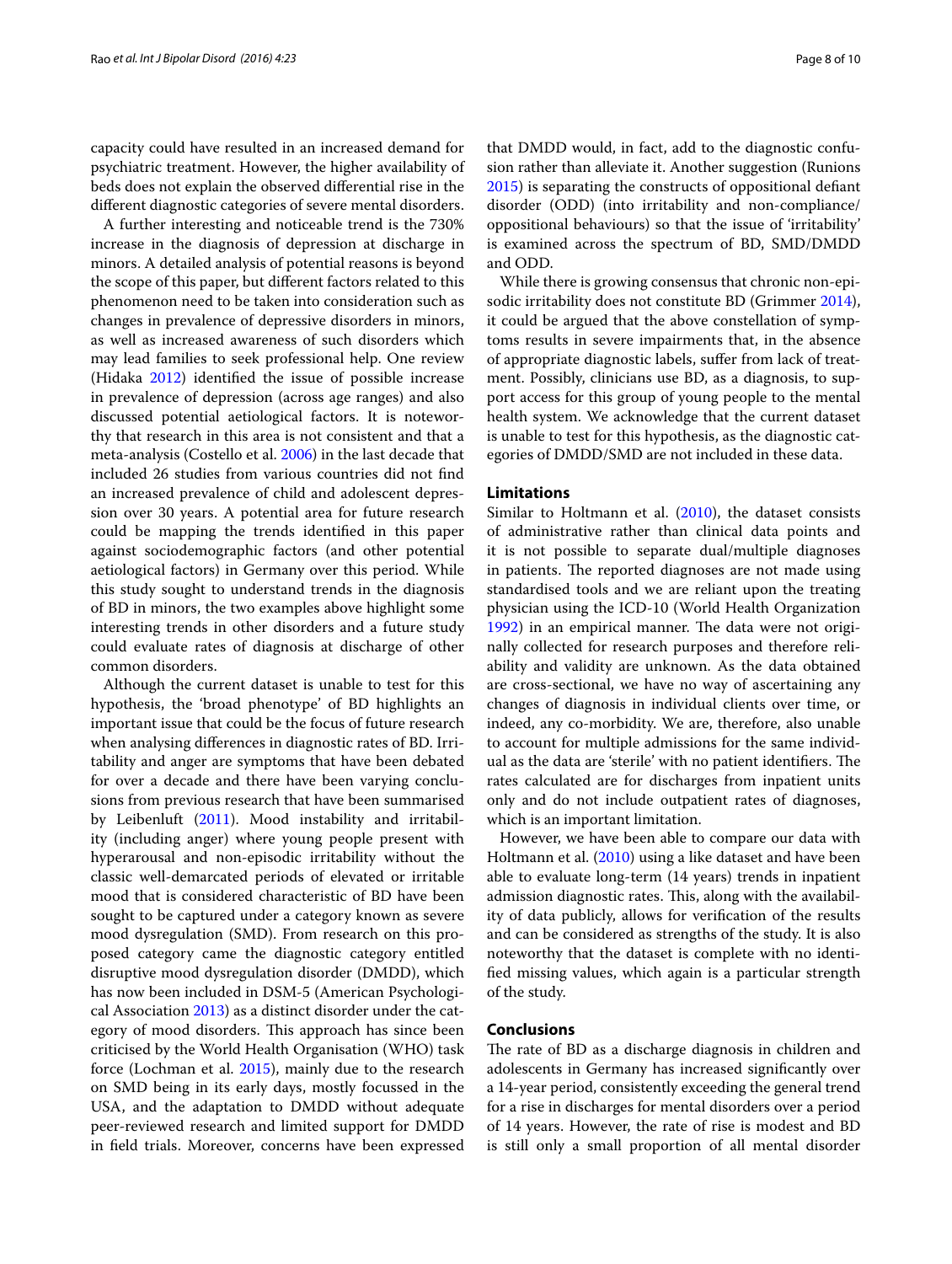diagnoses in child and adolescent psychiatric inpatients in Germany. We have also found no clear evidence for a 'diagnostic shift' between other psychiatric diagnostic categories or a 'diagnostic spill-over' between age groups. We have not directly compared BD diagnoses across countries/regions but the strengths and limitations of our study suggest the need for comparative epidemiological studies across world regions using formal diagnostic criteria. Empirical diagnostic criteria for the various phenotypes of bipolar disorder are necessary for epidemiological studies to have relevance 'at the coal face' and efforts must continue to refine the various subtypes of BD with ongoing field trials. Finally, although this study focussed on BD, the dataset shows a highly significant rise in the rate of discharge diagnosis for depressive disorder as well as a significant decline in rates for psychotic disorders in children and adolescents in Germany. This is in variance with research from other sources and ought to be investigated.

#### **Authors' contributions**

PR—concept, data collection, literature review and write up. JM—literature review, analysis and write up. RS—literature review, write up. KR—methodology, write up. NB—data analysis and methodology, literature review. JW data analysis and methodology, write up. MH and FZ—concept, methodology and write up. All authors read and approved the final manuscript.

#### **Author details**

<sup>1</sup> Centre & Discipline of Child and Adolescent Psychiatry, Psychosomatics and Psychotherapy; School of Psychiatry and Clinical Neurosciences & School of Paediatrics and Child Health; Faculty of Medicine, Dentistry and Health Sciences, The University of Western Australia, Perth, Australia. <sup>2</sup> Department of Health, Western Australia, Community Child and Adolescent Mental Health Services, Perth, WA, Australia.<sup>3</sup> Paediatric Consultation-Liaison Program, Department of Health, Western Australia, Child and Adolescent Mental Health Services, Perth, WA, Australia. <sup>4</sup> Telethon Kids Institute, The University of Western Australia, Perth, Australia.<sup>5</sup> Department of Clinical Research and Education, Child and Adolescent Health Service, Department of Health, Western Australia, Perth, WA, Australia. 6 Hospital for Child and Adolescent Psychiatry, LWL University Hospital of the Ruhr University Bochum, Hamm, Germany.<br><sup>7</sup> Department of Health in Western Australia, Specialised Child and Adolescent Mental Health Services (CAMHS), Perth, Australia.

#### **Competing interests**

Prof. Holtmann served in an advisory or consultancy role for Lilly, Shire and Medice, and received conference attendance support or was paid for public speaking by Bristol-Myers Squibb, Lilly, Medice, Neuroconn, and Shire.

In the past 7 years, FDZ was the recipient of an unrestricted award donated by the American Psychiatric Association (APA), the American Psychiatric Institute for Research and Education (APIRE), and AstraZeneca (the Young Minds in Psychiatry Award). He has also received research support from the German Federal Ministry for Economics and Technology, the European Union (EU), the German Society for Social Pediatrics and Adolescent Medicine, the Paul and Ursula Klein Foundation, the Dr. August Scheidel Foundation and the IZKF of RWTH Aachen University and a travel stipend donated by the GlaxoSmithKline Foundation. He is the recipient of an unrestricted educational grant, travel support and speaker honoraria from Shire Pharmaceuticals, Germany, as well as of editorial fees from Co-Action Publishing (Sweden). In addition, he has received support from the Raine Foundation for Medical Research (Raine Visiting Professorship).

On behalf of all other authors, the corresponding author states that there are no competing interests.

#### **Funding**

The research leading to these results received no funding.

Received: 13 August 2016 Accepted: 23 October 2016 Published online: 11 November 2016

#### **References**

- <span id="page-8-9"></span>Akiskal HS, Azorin JM, Hantouche EG. Proposed multidimensional structure of mania: beyond the euphoric-dysphoric dichotomy. J Affect Disord. 2003;73:7–18.
- <span id="page-8-11"></span>American Psychological Association. Diagnostic and statistical manual of mental disorders. 5th ed. Washington D.C: American Psychological Association; 2013.
- <span id="page-8-3"></span>American Psychological Association. Diagnostic and statistical manual of mental disorders. 4th ed. Washington D.C: American Psychological Association; 1994.
- <span id="page-8-12"></span>Bohm K, Taubmann D. Information system of the Federal Health Monitoring System. An online database offering a wide range of health information. Bundesgesundheitsblatt Gesundheitsforschung Gesundheitsschutz. 2004;47(5):457–63.
- <span id="page-8-16"></span>Costello EJ, Erkanli A, Angold A. Is there an epidemic of child or adolescent depression? J Child Psychol Psychiatry. 2006;47(12):1263–71.
- <span id="page-8-7"></span>Geller B, Luby J. Child and adolescent bipolar disorder: a review of the past 10 years. J Am Acad Child Adolesc Psychiatry. 1997;36(9):1168–76.
- <span id="page-8-4"></span>Green H, McGinnity, Meltzer H, Ford T, Goodman R. Mental health of children and young people in Great Britain, 2004. Office of National Statistics; 2005.
- <span id="page-8-20"></span>Grimmer Y, Hohmann S, Poutska L. Is bipolar always bipolar? Understanding the controversy on bipolar disorder in children. F1000Prime Rep. 2014; 6:111. doi: 10.12703/P6-111.
- <span id="page-8-1"></span>Harpaz-Rotem I, Rosenheck R. Changes in outpatient psychiatric diagnosis in privately insured children and adolescents from 1995 to 2000. Child Psychiatry Hum Dev. 2004;34:329–40.
- <span id="page-8-15"></span>Hidaka BH. Depression as a disease of modernity: explanations for increasing prevalence. J Affect Disord. 2012;140(3):205–14.
- <span id="page-8-0"></span>Holtmann M, Duketis E, Poustka L, Zepf FD, Poustka F, Bölte S. Bipolar disorder in children and adolescents in Germany: national trends in the rates of inpatients, 2000-2007. Bipolar Disord. 2010;12:155–63.
- <span id="page-8-13"></span>Kessing VL, Vradi E, Andersen PK. Are rates of bipolar disorder increasing? Results from a nationwide register study. Int J Bipolar Disord. 2014;2:10.
- <span id="page-8-8"></span>Leibenluft E, Charney DS, Towbin KE, Bhangoo RK, Pine DS. Defining clinical phenotypes of juvenile mania. Am J Psychiatry. 2003;160:430–7.
- <span id="page-8-17"></span>Liebenluft E. Severe mood dysregulation, irritability, and the diagnostic boundaries of bipolar disorder in youths. Am J Psychiatry. 2011;168(2):129–42.
- <span id="page-8-18"></span>Lochman EJ, Evans SC, Burke JD, Roberts MC, Fite PJ, Reed GM, et al. An empirically based alternative to DSM-5′s disruptive mood dysregulation disorder for ICD-11. World Psychiatry. 2015;14(1):30–3.
- <span id="page-8-2"></span>Moreno C, Lage G, Blanco C, Jiang H, Schmidt AB, Olfson M. National trends in the outpatient diagnosis and treatment of bipolar disorder in youth. Arch Gen Psychiatry. 2007;64:1032–9.
- <span id="page-8-6"></span>Morselli PL, Elgie R, GAMIAN-Europe. GAMIAN-Europe/BEAM survey I–global analysis of a patient questionnaire circulated to 3450 members of 12 European advocacy groups operating in the field of mood disorders. Bipolar Disord. 2003;5(4):265–78.
- <span id="page-8-10"></span>National Institute of Mental Health. National Institute of Mental Health Research roundtable on prepubertal bipolar disorder. J Am Acad Child Adolesc Psychiatry. 2000;40:871–8.
- <span id="page-8-5"></span>Post RM, Luckenbaugh DA, Leverich GS, Altshuler LL, Frye MA, Suppes T, Keck PE, McElroy SL, Nolen WA, Kupka R, Grunze H, Walden J. Incidence of childhood-onset bipolar illness in the USA and Europe. BJP. 2008;192:150–1.
- <span id="page-8-19"></span>Runions KC, Stewart RM, Moore J, Ladino YM, Rao P, Zepf FD. Disruptive mood dysregulation disorder in ICD-11: a new disorder or ODD with a specifier for chronic irritability? Eur Child Adolesc Psychiatry. 2015;25:331. (Epub ahead of print).
- <span id="page-8-14"></span>Salize H, Rössler W, Becker T. Mental health care in Germany: current state and trends. Eur Arch Psychiatry Clin Neurosci. 2007;257:92. doi:[10.1007/](http://dx.doi.org/10.1007/s00406-006-0696-9) [s00406-006-0696-9.](http://dx.doi.org/10.1007/s00406-006-0696-9)